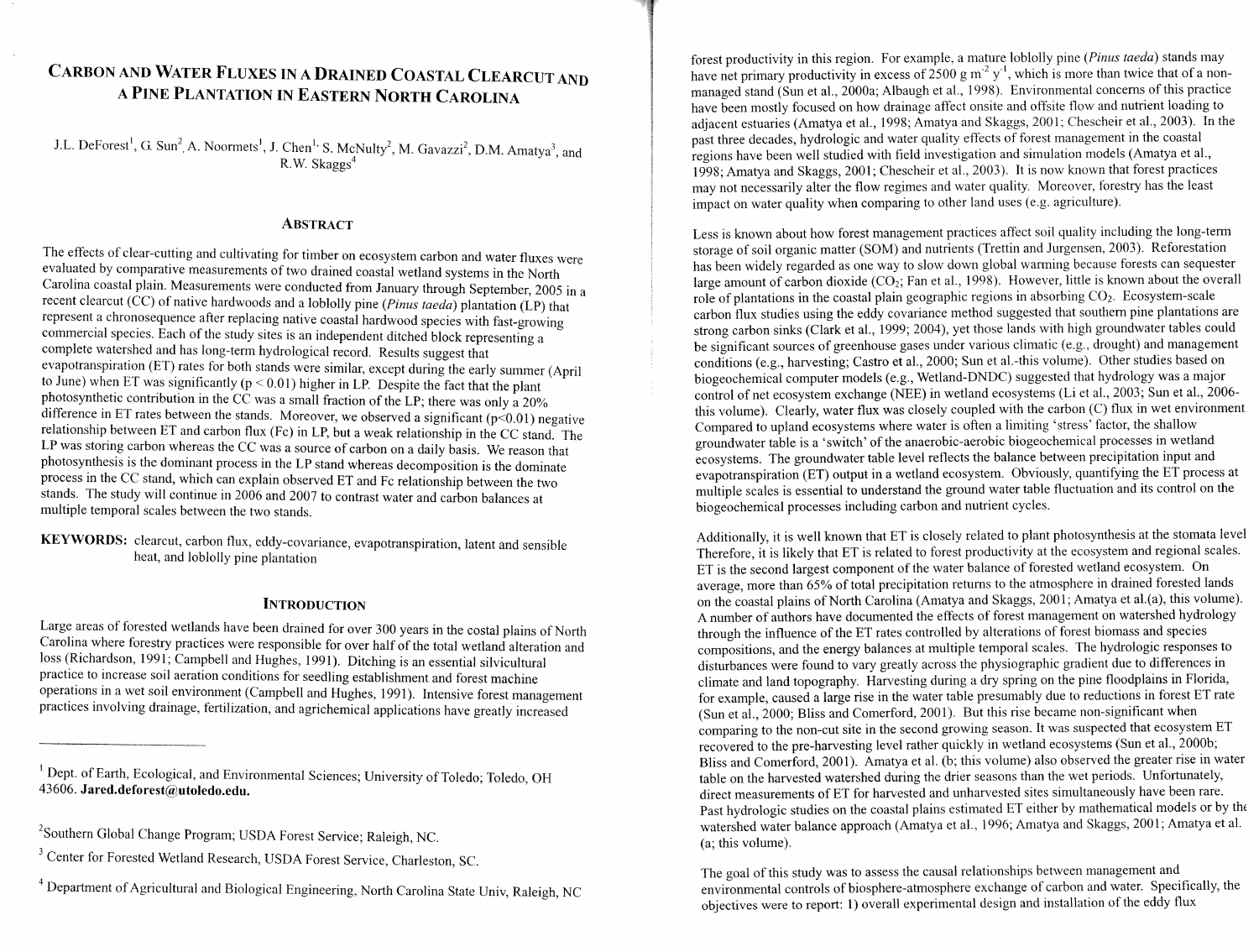covariance systems for a 12-year old loblolly pine plantation and a recent clearcut stands, and 2) preliminary results on ecosystem carbon, energy, and water fluxes on hourly and seasonal scales.

## **MATERIALS AND METHODS**

#### Study Site

The study sites were located at the Parker Tract Watershed in Washington County in the North Carolina (N 35° 48' by W 76°39') Coastal Plain (Figure 1). The Parker Tract encompasses 4000 ha of forested land that contains various chronosequences of loblolly pine plantations and native hardwoods managed by the Weyerhaeuser Company and drains into Albemarle Sound, NC. The topography is flat and drained with ditches about 90 to 100 m apart. These organic soils are classified as a Loamy, mixed, dysic, thennic Terric Haplosaprists. Mean annual temperature is 15.5'C, and mean annual precipitation is 1295 mm. The growing season is typically 195 days.



**Figure 1. Location map of the Parker Tract in Washington County, NC** 

Our site consists of a recent clearcut (CC) of a mature native hardwood (75 yrs old) stand that was bedded and planted with loblolly pine seedling and a fifth rotation young loblolly pine plantation (LP). The CC is 70 ha, whereas the LP is 120 ha in size. At the CC site, we arranged 13 plots in a grid formation that are 175-m apart. The 13 plots from the LP were arranged 350-m apart.

**Table 1. Study site characterization for a clearcut and loblolly plantation of costal North Carolina. Mean** \* **SE.** 

| ічсан з эг.                    |                        |                       |  |  |  |  |
|--------------------------------|------------------------|-----------------------|--|--|--|--|
| <b>Stand Characterization</b>  | <b>Recent Clearcut</b> | <b>Young Loblolly</b> |  |  |  |  |
| Stand Establishment            | 2004                   | 1992                  |  |  |  |  |
| Stand Height (m)               | $0.23 \pm (0.06)$      | $10\pm(1)$            |  |  |  |  |
| Basal Area $(m^2 ha^{-1})$     |                        | $24.9 \pm (1.5)$      |  |  |  |  |
| Leaf Area Index $(m2 m-2)$     |                        | $3.0 \pm (0.1)$       |  |  |  |  |
| Litter Fall $(g m2)$           |                        | $163 \pm (32)$        |  |  |  |  |
| Forest Floor Biomass $(g m-2)$ | $23\pm(8)$             | $860 \pm (88)$        |  |  |  |  |

The center plot of the two stands is 4-km apart. Each circular plot was  $154 \text{ m}^2$  and used in stand description (Table 1). Leaf area index (LAI) was measured at the center of each plot with a LAI-2000 Plant Canopy Analyzer (LI-Cor, Lincoln, NE), litter fall was measured in 5 of the 13 plots using three litter traps  $(0.33 \text{ m}^2)$  installed 1-m above the ground in each plot, and forest floor biomass was collected with  $0.25 \text{ m}^2$  sampling frames. We did not measure litter fall in the recent clearcut.

While the CC stand was planted with loblolly pine seedlings, this area is covered with emerging wetland plants and shrubs that reach a maximum height of 2.5 m. The weedy groundcover is dense and primarily composed of *Eupaforium capillofolium* (dog fennel) and **Smilax** *rofundifolia*  (greenbrier). The stand also contains several large slash piles of course woody debris (CWD). The LP stand has no groundcover or understory, except *Acer rubrum* (red maple) re-growth along the ditches.

## Eddv Covariance & Micrometerological Measurements

Net ecosystem exchange has been measured continuously at the two study sites since November 2004 using the eddy-covariance method. The towers were positioned in the center of each stand, allowing a homogeneous fetch of at least 50 sensor heights. The eddy-covariance system consists of a LI-7500 open-path infrared gas analyzer (IRGA; Li-Cor, Lincoln, NE), a CSAT3 3 dimensional sonic anemometer (Campbell Scientific, Logan, UT), and a CRSOOO data logger (Campbell Scientific, Logan, UT). Air temperature  $(T_a)$  and relative humidity (RH) were measured with HMP45AC humidity and temperature probe (Vaisala, Finland), net radiation (R<sub>n</sub>) with CNR-1 radiometer (Kipp & Zonen, NJ, USA) and precipitation with TE525 tipping bucket rain gauge (Texas Electronics, Dallas, TX).

## Soil Respiration

Soil respiration (R<sub>s</sub>) was measured with EGM-4 (PP Systems, Hertfordshire, UK) portable infrared gas analyzers with matching soil respiration chambers (SRC-1). R<sub>soil</sub> was measured 8 times from March to September, 2005. In all, we measured  $R_s$  368 times distributed over 8 plots (4 in CC and 4 in LP stands). To minimize the influence of precipitation on Rs, respiration was measured at least 48 hours after a major rain event (wetting of soil). During measurements, soil temperature  $(T_{soil})$  was recorded at a depth of 5 cm within 10 cm of the collar center. Moisture content (MC) was measured within 30 cm of the collar center to a depth of 10 cm using a time domain reflectometer (TDR100; Campbell Scientific, Inc., Logan, UT). Within a sampling time and plot, readings of  $R_{\text{soil}}$ ,  $T_{\text{soil}}$  and MC were averaged across the 6 collars.

## Data Analvsis

The 30-minute mean fluxes of latent heat (LE) and sensible heat (HS) were computed as the covariance of vertical wind speed and the concentration of water vapor and temperature, respectively. Spikes greater than six standard deviations were removed from the raw data series (10 Hz), temperature was corrected for humidity and pressure, and wind coordinates were rotated according to planar fit method (Wilczak et al., 2001). The fluxes were corrected for fluctuations ir air density using the Webb-Peaman-Leuning expression (Webb et al., 1980; Paw et al., 2000; Massman & Lee, 2002). Vapor pressure deficit (VPD) was calculated as the difference of saturated vapor pressure and actual vapor pressure (e.a). Actual vapor pressure was estimated from measured vapor density (g m<sup>-3</sup>). Evapotranspiration (ET) at a half-hour scale was converted from LE (W m<sup>2</sup>) to (mm 0.5 h<sup>-1</sup>) by dividing LE with latent heat of vaporization.

Values were then summed on a daily basis to yield daily  $E1$  mm day. Data used for analysis were screened for out-of-range data (-10 to 500 W m<sup>-</sup> for LE, -15 to 50°C for Ta and -500 to 700<sup>0</sup> W m<sup>-2</sup> for HS). A repeated measure ANOVA was preformed to determine differences in variables between the two forested stands on hourly or monthly timescales. Differences between means were preformed using Tukey's post-hoc test. Significance for all statistical analyses was accepted at  $\alpha$  = 0.05.

The dependence of  $R_s$  on  $T_{soli}$  was estimated with a first-order exponential model: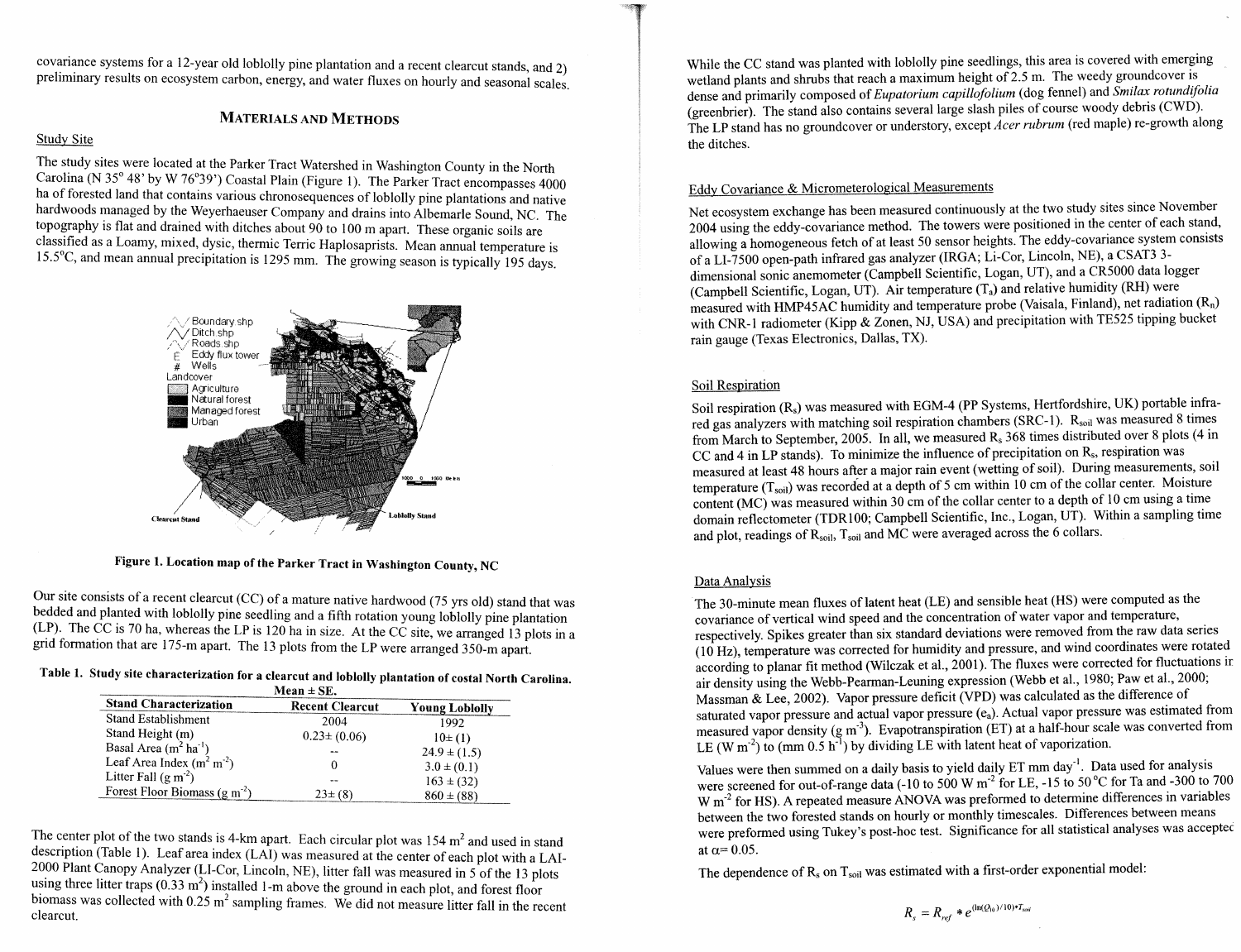where  $R_s$  is measured soil respiration rate,  $R_{ref}$  is base soil respiration, normalized to  $0^{\circ}C$ ,  $Q_{10}$  is temperature sensitivity of  $R_s$  (change in  $R_s$  per increase in  $T_s$  by 10<sup>o</sup>C), and  $T_s$  is the measured soil temperature. The  $R_{ref}$  and  $Q_{10}$  were estimated with non-linear least squares regression.

#### **RESULTS AND DISCUSSION**

#### Climate

We observed that  $T_a$ , RH, and VPD changed the most between March and April for both of the stands (Figure 2). During this time period, monthly means of  $T_a$  exhibited the greatest change (i.e., a 33% increase), whereas monthly mean **RII** was the lowest and VPD doubled between these months (Figure 2). This time period was characterized by the start of the growing season with visible signs of plant growth. After the increase in spring,  $T_a$  and RH gradually increased with time, whereas VPD remained fairly consistent throughout the growing season.  $T_a$  was slightly higher in CC than in the LP stand. RH was significantly higher for most of the growing season and VPD was significantly  $(P < 0.01)$  higher in the CC in July than in the LP stand. However, this trend was reversed in September.



**Figure 2. Monthly mean of air temperature (Ta), Relative humidity (RH), and vapor pressure deficit (VPD) for a recent clearcut and young loblolly pine plantation in costal North Carolina.** 

#### Energy Balance

Figure 2 shows that monthly means of Rn, LE, HS and ground heat  $(G)$  were similar between stands. While Rn steadily increased from January to August and started to decline in September, LE for LP started to decline in August whereas CC declined in September (Figure 3). HS in the LP stand peaked in April; HS in the CC stand reached its monthly mean maximum in May. G was the highest in June for both stands and the lowest in January.



**Figure 3. Monthly means of net radiation (Rn), latent heat (LE), sensible heat (HS), and ground heat (C) for a recent clearcut and young loblolly pine plantation in costal North Carolina.** 

Both of the stands displayed similar patterns of hourly means of R<sub>n</sub>, LE, and HS (Figure 4). The patterns observed were typically where  $R_p$ , LE, and HS were highest at noon and the lowest at midnight. While the amount of  $R_n$  and LE are similar between stands, the LP stand generally had higher HS than the CC stand.



Figure 4. Hourly means of net radiation (R<sub>n</sub>), latent heat (LE), sensible heat (HS), and ground heat **(G) for a recent clearcut (CC) and young loblolly pine (LP) plantation in coastal North Carolina. IIourly means are compiled from May to September.** 

We observed that monthly means of  $R_n$  were similar (P > 0.05) for both sites and within months. Latent heat was similar for all months between sites, except in April where LE was significantly (P < 0.01) higher (i.e., 24%) on the LP than on the CC stand. HS was generally higher on the LP stand, but we observed no significant difference in monthly means. G was significantly higher on the clearcut stand than on the LP stand from April to August and was typically lower than the LP stand in the winter months. In September, heat from the ground was transferring upwards (i.e. negative G) in the CC stand, whereas in the LP stand heat was still transferring downwards as shown by a positive G value.



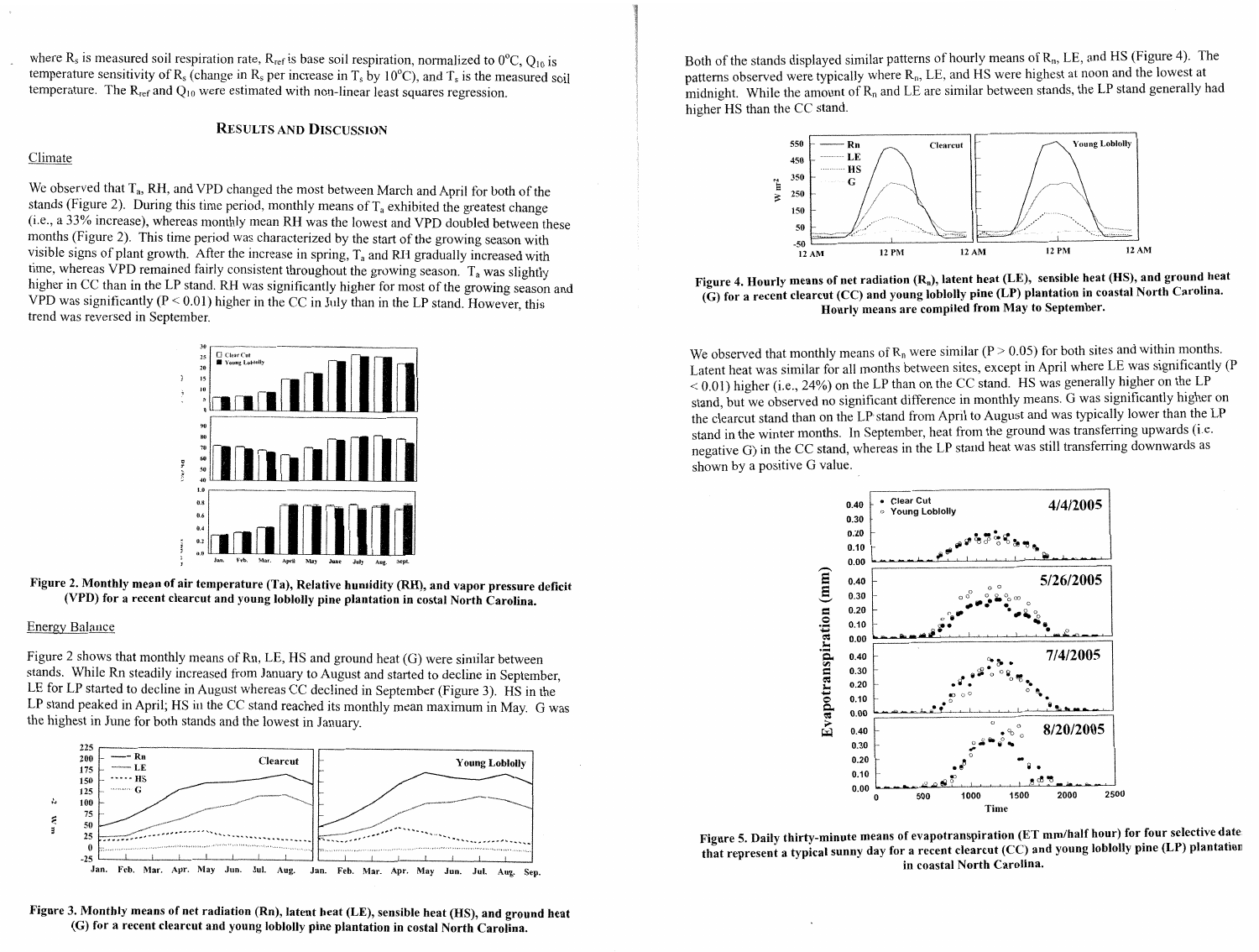#### Water Balance

### *Daily Variation of Evapotranspiration*

The daily thirty-minute means of ET for four typical sunny days throughout the growing season suggest ET rates on both stands had a similar pattern on a daily basis (Figure 5). ET was higher for the young loblolly pine stand in early and late summer (sample dates  $\text{May } 26^{\text{th}}$  and August  $20<sup>th</sup>$ ), whereas in mid-summer (July 4<sup>th</sup>) and spring (April 4<sup>th</sup>) the differences between sites were minimal. Overall, the sites differed little in ET throughout the study period, although LP had consistently higher ET in April and June (Table 2).

| Table 2. Monthly mean precipitation (P; mm day <sup>-1</sup> ), mean evapotranspiration (ET; mm day <sup>-1</sup> ), and the ET/P |
|-----------------------------------------------------------------------------------------------------------------------------------|
| ratio for a recent clearcut and young loblolly pine plantation in coastal North Carolina.                                         |

|        |     | <b>Recent Clearcut</b> |      | <b>Young Loblolly</b> |      |
|--------|-----|------------------------|------|-----------------------|------|
| Month  | P   | ET                     | ET/P | ET                    | ET/P |
| Jan.   | 1.0 | 0.8                    | 0.8  | 1.0                   | 1.0  |
| Feb.   | 1.3 | 0.9                    | 0.7  | 1.2                   | 0.9  |
| March  | 2.0 | 1.7                    | 0.8  | 1.7                   | 0.8  |
| April  | 2.3 | 2.3                    | 1.0  | 2.8                   | 1.2  |
| May    | 1.1 | 2.9                    | 2.7  | 3.6                   | 3.3  |
| June   | 3.5 | 3.3                    | 0.9  | 3.7                   | 1.1  |
| July   | 3.7 | 4.2                    | 1.1  | 4.1                   | 1.1  |
| August | 2.6 | 4.1                    | 1.6  | 3.8                   | 1.5  |
| Sept.  | 0.2 | 3.2                    | 14.1 | 3.2                   | 14.1 |

#### $Evapotranspiration/Precipitation$  *Ratio*

ET was significantly higher on the LP stand than on the CC from April to June (Table 2). Before April ET was slightly higher ( $p > 0.05$ ), but after June ET was slightly lower on the LP stand than on the CC. P was similar between the stands and because of their close proximity (4 **krn)** we averaged the P across the two stands.

The high ET/P ratio indicates that water was most limiting in May and September. In May, the CC stand released 2.7 times more water through ET than it received in precipitation, whereas the LP released 3.3 times as much. As expected, the LP would have a greater demand for water than CC from a higher photosynthetic capacity. It was likely the extremely high ET/P ratio in September is misleading because the sensors were removed for 4 days in September due to high winds from Hurricane Ophelia. During this time, a large amount of rain fell on this site; however, we had no record of the amount.



Figure 6. Daily 30 min means of C efflux (umol CO<sub>2</sub> m<sup>-2</sup> s<sup>-1</sup>) for four dates that represent a typical **sunny day for a clearcut (CC) and loblolly pine (LP) plantation in coastal North Carolina.** 

#### Carbon Fluxes and Water Use

#### *Daily Variation of Carbon Eflux*

The LP stand absorbed more  $CO<sub>2</sub>$  than the CC (Figure 6). These results were consistent throughout the growing season and expected because the LP had greater standing biomass (Table 1). During the growing season the LP stand typically stored more C than it released into the atmosphere on a daily basis, whereas the CC stand stored minimal amounts of C during the day, with nighttime respiration losses exceeding daytime gains.

We attributed the large C losses in the CC stand to low LAI and low photosynthetic capacity (Table 1). In addition, we hypothesized that C efflux from decomposition was higher in the CC than in the LP stand due to greater fresh litter input from the clearcut. For example, we observed from April to September (n = 16) R<sub>s</sub> rates averaging  $6.8 \pm 1.5$  (µmol CO<sub>2</sub> m<sup>-2</sup> s<sup>-1</sup>;  $\pm$  SE), which was double than the 3.1  $\pm$  0.5 (umol CO<sub>2</sub> m<sup>-2</sup> s<sup>-I</sup>) measured in the LP stand. The higher soil C efflux could be caused by CC soil being typically  $2^{\circ}$ C warmer than that on the LP (18.7 vs. 16.6 'C), which was likely from more light penetrating the ground from an open canopy and minimal groundcover (Table 1). The warmer soils, however, did not cause drier soils because soil MC was similar (p > 0.10) between stands, which were  $53\% \pm 15\%$  (mean $\pm$ SE) MC from April to September. Interestingly, the temperature sensitivity ( $Q_{10}$  value) of  $R_{\text{soil}}$  between CC and LP was similar at 2.43, which suggested these soils finctioned in a similar manner (Zogg et al., 1997).

#### *Evapotranspiration and Carbon Flux*

We observed a significant negative relationship between ET and C flux for LP stands on our four selective dates (Table 3). In other words, as ET increased, the LP stand stored more C on a daily basis. The ecosystem water use efficiency (i.e., slope of the regression) indicated more water is needed in the LP than the CC to assimilate the same amount of C. ET also correlated well with the C flux on the three other sample days (Table 3). In CC, however, the relationship between ET and Fc was weak (Table 3). The difference between sites could be partially explained by the strong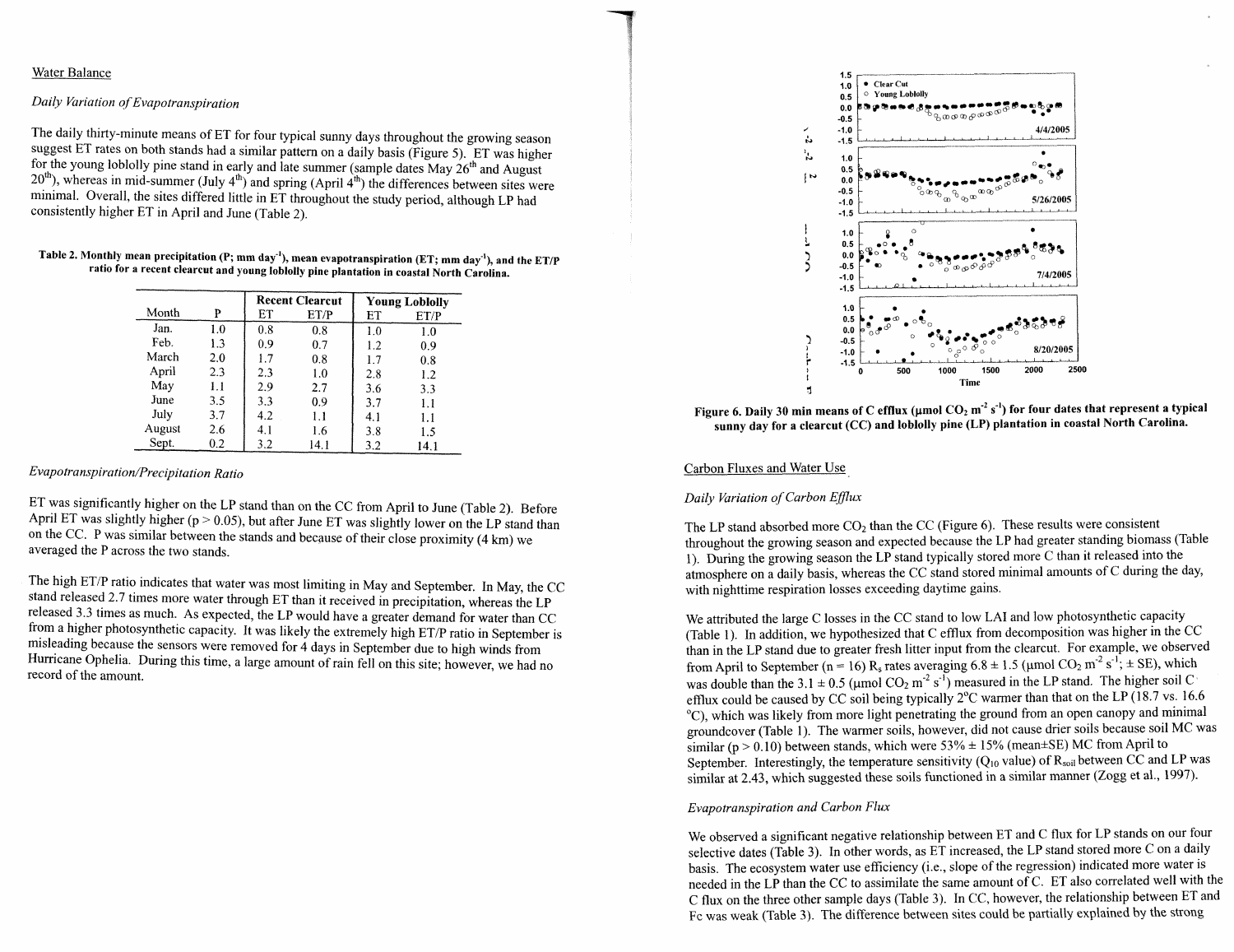correlation between ET and photosynthesis (Li et al., 2003; Sun et al., 2006-this volume). C flux in the LP stand was more donlinated by photosynthesis when compared to the CC stand where decomposition plays a larger role in C flux. This was evident by the fact the CC is a recently disturbed stand where moist, organic soils were warmed due to the open canopy. While ET is a good global estimator of decomposition (Swift et al., 1979), this relationship appears fairly weak on stnall temporal and spatial scales. As loblolly aboveground biomass increases in the CC stands, we can expect the relationship between  $ET$  and  $C$  efflux to become stronger as **assiinilation/productivity** increases.

> **Table 3. The relationship between ET and C efflux for four selective dates for a recent clearcut (CC) and young loblolly pine plantation (LP) in costal North Carolina.**

|           | Clearcut |      |               | <b>Young Loblolly</b> |      |         |
|-----------|----------|------|---------------|-----------------------|------|---------|
| Date      | Slope    |      | p-value Slope |                       |      | p-value |
| Apr- $05$ | 0.21     | 0.02 | 0.35          | $-3.09$               | 0.92 | < 0.01  |
| May-05    | $-1.88$  | 0.49 | < 0.01        | $-3.50$               | 0.83 | < 0.01  |
| $Jul-05$  | $-0.58$  | 0.02 | 0.28          | $-2.16$               | 0.20 | < 0.01  |
| Aug-05    | $-2.82$  | 0.22 | < 0.01        | $-3.25$               | 0.68 | < 0.01  |

## **CONCLUSIONS**

The eddy covariance method provided a new approach to examine how ecosystem ET changed with time under different stages of the loblolly pine regeneration. Our study represented the few cases where ET was measured directly at fine temporal scale. The results from this study suggested that ET between a recent clearcut and young loblolly pine plantation were only different early in the growing season (i.e. April to June). Despite the fact the clearcut site has a small tree biomass; we did not observe a difference in ET between the two stands that reflects this difference. The similarity of total ecosystem ET between the two watersheds suggests ET and hydrology at the clear-cut stand recover to pre-harvesting conditions rather quickly in wetlands. However, the C fluxes between these two stands were vastly different. The LP stand, acting as a sink, stores C on a daily basis whereas the CC is a source of C. This was apparent by the  $R_{\text{sol}}$  rates in the CC that were around twice as high as the LP stand, probably due to the recent disturbance, increased substrate and warmer soil. Therefore, the land conversion from native hardwoods to loblolly pine plantation will likely will reduce soil organic matter, however, it remains unclear how much and how long the CC will lose soil C. Can the high  $R_{\text{coil}}$  rates in the CC be sustained or is this just a brief response to land conversion?

We plan to continue monitoring the carbon and water fluxes through 2006. A treatment (thinning and fertilization) was planned in 2007 for the 13-year old loblolly pine stand should provide us with an opportunity to study how change of forest nutrition and partial biomass removal affect the water and carbon balances.

#### Acknowledgements

We thank Sara Strickland and Johnny Boggs for site maintenance and Joe Bergman and the Weyerhaeuser Company for providing study site location. This study is supported by the Southern Global Change Program of USDA Forest Service.

#### **REFERENCES**

- 1. Campbell, R.G., Hughes, J.H. 1991. Impacts of forestry operations on pocosins and associate wetlands. *Wetlands*. 11: 467-479.
- 2. Castro, MS., H. L. Gholz, K. L. Clark, and P. A. Steudler. 2000. Effects of forest harvesting on soil methane fluxes in Florida slash pine plantations, Canadian Journal of Forest Research-Revue Canadienne De Recherche Forestiere, 30:10. 1534-1542.
- 3. Richardson, C.J. 1991. Pocosins: An ecological perspective. Wetlands. 11: 335-354.
- 4. Albaugh, T.J., H. L. Allen, P. M. Dougherty, L. W. Kress, and J. S. King, 1998. Leaf Area and Above- and Belowground Growth Responses of Loblolly Pine to Nutrient and Water Additions. Forest Science 44(2)1-12.
- 5. Amatya, D.M., Gilliam, J.W., Skaggs, R.W., et al. 1998. Effects of controlled drainage on forest water quality. Journal of Environmental Quality. 27: 923--935.
- 6. Amatya, D.M., R.W. Skaggs, and J.D. Gregory. 1996. Effects of Controlled Drainage on the Hydrology of a Drained Pine Plantation in the North Carolina Coastal Plains. J. of Hydrolog 181(1996), 211-232.
- 7. Amatya, D.M., Skaggs, R.W. 2001. Hydrologic modeling of pine plantations on poorly drained soils. Forest Science. 47(1): 103-1 14.
- 8. Amatya, D.M., R.W. Skaggs, and J.W. Gilliam. 2006a. Hydrology and water quality of a drained loblolly pine plantation in Coastal North Carolina. Proc, 2006 ASABE-WeyCo sponsored "Int'l Conference on Hydrology and Management of Forested Wetlands".
- 9. Amatya, D.M., R.W. Skaggs, C.D. Blanton, and J.W. Gilliam. 2006b. Hydrologic and water quality effects of harvesting and regeneration on a drained pine forest. Proc, 2006 ASABE-WeyCo sponsored "Int'l Conference on Hydrology and Management of Forested Wetlands".
- 10. Bliss, C.M. and N.B. Comerford. 2002. Forest harvesting influence on water table dynamics in a Florida flatwoods landscape. Soil Science Society of America Journal. 66(4): 1344-1345
- 11. Chescheir, GM., Lebo, M.E., Amatya, D.M., et al. 2003. Hydrology and water quality of forested lands in eastern North Carolina. Tech. Bull. No. 320, North Carolina State Universit Raleigh, NC, 79 p,
- 12. Clark, K.L., H.L. Gholz, J.B. Moncrieff, F. Cropley and H. W. Loescher. 1999. Environment, controls over net exchanges of carbon dioxide from contrasting Florida ecosystems, Ecological Applications, 9:3. 936.
- 13. Clark, K.L., H.L. Gholz, and M. **S.** Castro. 2004. Carbon dynamics along a chronosequence slash pine plantations in north Florida, *Ecological Applications*, 14:4. 1154-1171.
- 14. Fan, S., M. Gloor, J. Mahlman, S. Pacala, J. Sanniento, T. Takahashi, and P. Tans. 1998. A large terrestrial carbon sink in North America implied by atmospheric and oceanic carbon dioxide data and models. Science 282:442-446.
- 15. Li, C., J. Cui, G. Sun, and C. Trettin. 2003. Modeling impacts of management on carbon sequestration and trace gas emissions in forested wetland ecosystems. Environmental Management 3:S176-S186.
- 16. Massman, W.J. and Lee, X. 2002. Eddy covariance flux corrections and uncertainties in lonj term studies of carbon and energy exchanges, Agriculture & Forest Meteorology 113, 121-144.
- 17. Paw U, K.T., Baldocchi, D.D., et al. 2000. Correction of eddy-covariance measurements incorporating both advective effects and density fluxes, Boundary-Layer Meteorology, 97, 487-5 1 1.